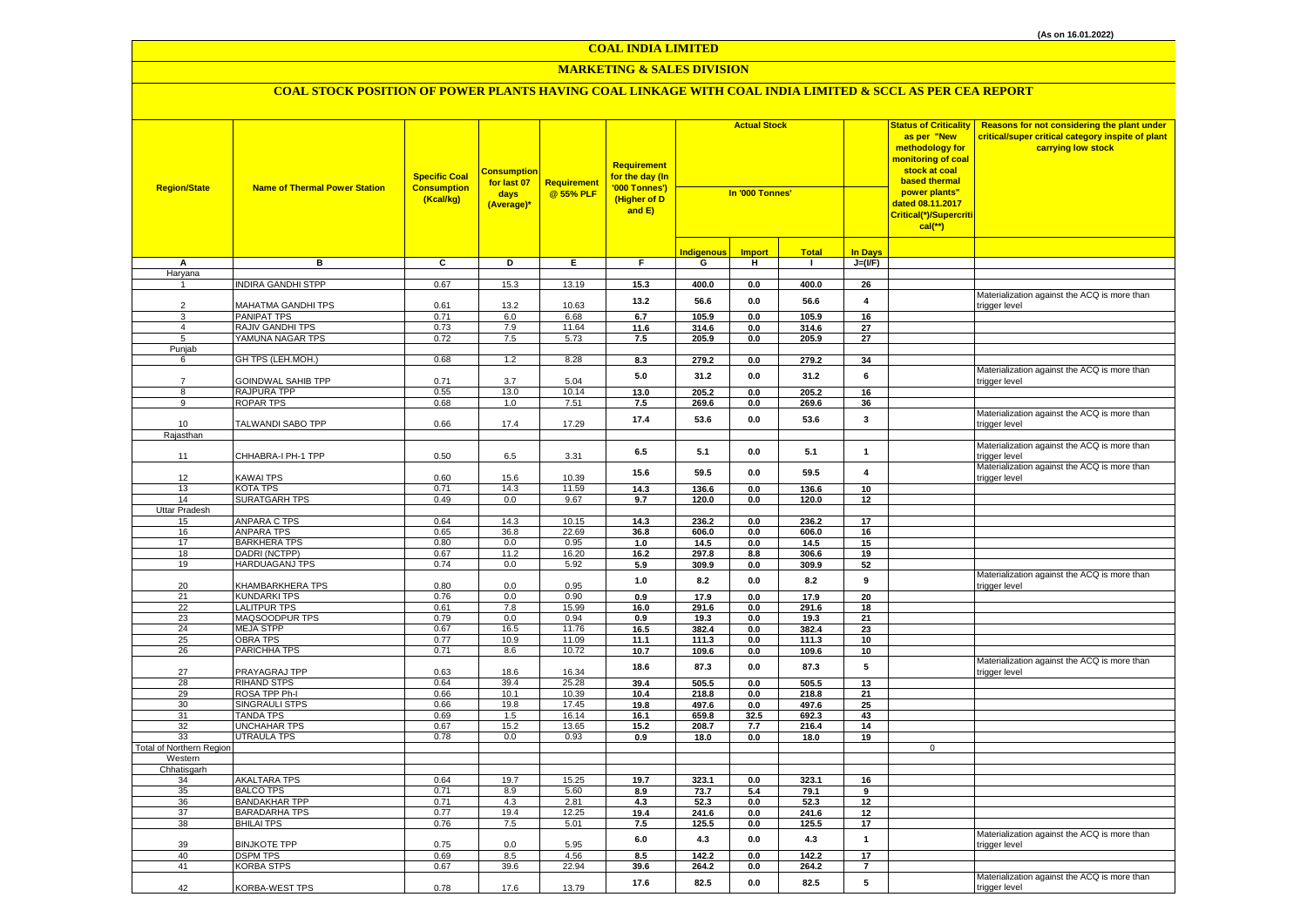### **COAL INDIA LIMITED**

### **MARKETING & SALES DIVISION**

| <b>Region/State</b>     | <b>Name of Thermal Power Station</b>       | <b>Specific Coal</b><br><b>Consumption</b><br>(Kcal/kg) | <b>Consumptior</b><br>for last 07<br>days<br>(Average)* | <b>Requirement</b><br>@ 55% PLF | <b>Requirement</b><br>for the day (In<br>'000 Tonnes')<br>(Higher of D<br>and E) | <b>Actual Stock</b><br>In '000 Tonnes' |               |                | <b>Status of Criticality</b><br>as per "New<br>methodology for<br>monitoring of coal<br>stock at coal<br>based thermal<br>power plants"<br>dated 08.11.2017<br>Critical(*)/Supercriti<br>$cal$ (**) |             | Reasons for not considering the plant under<br>critical/super critical category inspite of plant<br>carrying low stock |
|-------------------------|--------------------------------------------|---------------------------------------------------------|---------------------------------------------------------|---------------------------------|----------------------------------------------------------------------------------|----------------------------------------|---------------|----------------|-----------------------------------------------------------------------------------------------------------------------------------------------------------------------------------------------------|-------------|------------------------------------------------------------------------------------------------------------------------|
|                         |                                            |                                                         |                                                         |                                 |                                                                                  | <b>Indigenous</b>                      | <b>Import</b> | <b>Total</b>   | <b>In Days</b>                                                                                                                                                                                      |             |                                                                                                                        |
| А                       | в                                          | C                                                       | D                                                       | Е.                              | F                                                                                | G                                      | н             | л.             | $J=(I/F)$                                                                                                                                                                                           |             |                                                                                                                        |
| 43                      | <b>LARA TPP</b>                            | 0.66                                                    | 24.1                                                    | 13.92                           | 24.1                                                                             | 428.8                                  | 0.0           | 428.8          | 18                                                                                                                                                                                                  |             |                                                                                                                        |
|                         |                                            |                                                         |                                                         |                                 | 6.3                                                                              | 23.2                                   | 0.0           | 23.2           | $\overline{\mathbf{4}}$                                                                                                                                                                             |             | Materialization against the ACQ is more than                                                                           |
| 44                      | NAWAPARA TPP                               | 0.79                                                    | 0.0                                                     | 6.28                            |                                                                                  |                                        |               |                |                                                                                                                                                                                                     |             | trigger level                                                                                                          |
| 45<br>46                | PATHADI TPP<br><b>SIPAT STPS</b>           | 0.65<br>0.68                                            | 9.2<br>36.5                                             | 5.18<br>26.62                   | 9.2<br>36.5                                                                      | 160.8<br>554.7                         | 0.0<br>0.3    | 160.8<br>555.0 | 18<br>15                                                                                                                                                                                            |             |                                                                                                                        |
| 47                      | <b>TAMNAR TPP</b>                          | 0.84                                                    | 18.3                                                    | 26.52                           | 26.5                                                                             | 258.3                                  | 0.0           | 258.3          | 10                                                                                                                                                                                                  |             |                                                                                                                        |
|                         |                                            |                                                         |                                                         |                                 |                                                                                  |                                        |               |                |                                                                                                                                                                                                     |             | Materialization against the ACQ is more than                                                                           |
| 48                      | UCHPINDA TPP                               | 0.75                                                    | 22.1                                                    | 14.22                           | 22.1                                                                             | 59.9                                   | 0.0           | 59.9           | 3                                                                                                                                                                                                   |             | trigger level                                                                                                          |
| Gujarat                 |                                            |                                                         |                                                         |                                 |                                                                                  |                                        |               |                |                                                                                                                                                                                                     |             |                                                                                                                        |
| 49                      | <b>GANDHI NAGAR TPS</b>                    | 0.69                                                    | 6.2                                                     | 5.71                            | 6.2                                                                              | 74.5                                   | 0.0           | 74.5           | 12                                                                                                                                                                                                  |             |                                                                                                                        |
| 50                      | SABARMATI (D-F STATIONS)                   | 0.57                                                    | 4.1                                                     | 2.74                            | 4.1                                                                              | 17.5                                   | 88.0          | 105.5          | 26                                                                                                                                                                                                  |             |                                                                                                                        |
|                         |                                            |                                                         |                                                         |                                 | 9.9                                                                              | 67.4                                   | 0.0           | 67.4           | $\overline{7}$                                                                                                                                                                                      |             | Materialization against the ACQ is more than                                                                           |
| 51                      | UKAI TPS                                   | 0.67                                                    | 9.9                                                     | 9.85                            |                                                                                  |                                        |               |                |                                                                                                                                                                                                     |             | rigger level                                                                                                           |
| 52                      | <b>WANAKBORI TPS</b>                       | 0.67                                                    | 20.3                                                    | 20.22                           | 20.3                                                                             | 44.2                                   | 0.0           | 44.2           | $\overline{\mathbf{2}}$                                                                                                                                                                             |             | Materialization against the ACQ is more than<br>trigger level                                                          |
| Madhya Pradesh          |                                            |                                                         |                                                         |                                 |                                                                                  |                                        |               |                |                                                                                                                                                                                                     |             |                                                                                                                        |
| 53                      | AMARKANTAK EXT TPS                         | 0.65                                                    | 2.9                                                     | 1.80                            | 2.9                                                                              | 12.4                                   | 0.0           | 12.4           | $\overline{\mathbf{4}}$                                                                                                                                                                             |             |                                                                                                                        |
| 54                      | <b>ANUPPUR TPP</b>                         | 0.65                                                    | 14.9                                                    | 10.31                           | 14.9                                                                             | 233.0                                  | 0.0           | 233.0          | 16                                                                                                                                                                                                  |             |                                                                                                                        |
| 55                      | <b>BINA TPS</b>                            | 0.74                                                    | 3.0                                                     | 4.88                            | 4.9                                                                              | 57.1                                   | 0.0           | 57.1           | 12                                                                                                                                                                                                  |             |                                                                                                                        |
| 56                      | <b>GADARWARA TPP</b>                       | 0.66                                                    | 14.4                                                    | 13.93                           | 14.4                                                                             | 272.8                                  | 36.8          | 309.6          | 22                                                                                                                                                                                                  |             |                                                                                                                        |
| 57                      | <b>KHARGONE STPP</b>                       | 0.60                                                    | 11.2                                                    | 10.45                           | 11.2                                                                             | 148.0                                  | 0.0           | 148.0          | 13                                                                                                                                                                                                  |             |                                                                                                                        |
| 58                      | SANJAY GANDHI TPS                          | 0.82                                                    | 12.5                                                    | 14.57                           | 14.6                                                                             | 88.5                                   | 0.0           | 88.5           | 6                                                                                                                                                                                                   |             | Non payment of dues                                                                                                    |
| 59                      | <b>SATPURA TPS</b>                         | 0.67                                                    | 3.7                                                     | 11.79                           | 11.8                                                                             | 59.0                                   | 0.0           | 59.0           | 5                                                                                                                                                                                                   |             | Non Payment of Dues                                                                                                    |
| 60                      | <b>SEIONI TPP</b>                          | 0.64                                                    | 6.9                                                     | 5.06                            | 6.9                                                                              | 189.7                                  | 0.0           | 189.7          | 28                                                                                                                                                                                                  |             |                                                                                                                        |
| 61                      | SHREE SINGAJI TPP                          | 0.71                                                    | 22.5                                                    | 23.50                           | 23.5                                                                             | 205.1                                  | 0.0           | 205.1          | 9                                                                                                                                                                                                   |             | Non payment of dues                                                                                                    |
| 62                      | <b>VINDHYACHAL STPS</b>                    | 0.69                                                    | 58.0                                                    | 43.60                           | 58.0                                                                             | 1199.0                                 | 0.0           | 1199.0         | 21                                                                                                                                                                                                  |             |                                                                                                                        |
| Maharashtra             |                                            |                                                         |                                                         |                                 |                                                                                  |                                        |               |                |                                                                                                                                                                                                     |             |                                                                                                                        |
|                         |                                            |                                                         |                                                         |                                 | 18.7                                                                             | 20.6                                   | 0.0           | 20.6           | $\mathbf{1}$                                                                                                                                                                                        |             | Materialization against the ACQ is more than                                                                           |
| 63<br>64                | <b>AMRAVATI TPS</b><br><b>BHUSAWAL TPS</b> | 0.62<br>0.72                                            | 18.7<br>13.5                                            | 11.07<br>11.44                  |                                                                                  | 30.7                                   |               | 30.7           | $\overline{2}$                                                                                                                                                                                      |             | trigger level                                                                                                          |
|                         | <b>BUTIBORI TPP</b>                        |                                                         | 0.0                                                     | 5.31                            | 13.5                                                                             |                                        | 0.0           |                |                                                                                                                                                                                                     |             | Non payment of dues                                                                                                    |
| 65<br>66                | CHANDRAPUR(MAHARASHTRA) STPS               | 0.67<br>0.78                                            | 33.2                                                    | 30.17                           | 5.3                                                                              | 59.7                                   | 0.0           | 59.7           | 11<br>$\overline{2}$                                                                                                                                                                                |             |                                                                                                                        |
|                         |                                            |                                                         |                                                         |                                 | 33.2                                                                             | 65.6                                   | 0.0           | 65.6           |                                                                                                                                                                                                     |             | Non payment of dues<br>Materialization against the ACQ is more than                                                    |
| 67                      | DAHANU TPS                                 | 0.62                                                    | 5.0                                                     | 4.09                            | 5.0                                                                              | 7.7                                    | 0.0           | 7.7            | $\mathbf{2}$                                                                                                                                                                                        |             | rigger level                                                                                                           |
|                         |                                            |                                                         |                                                         |                                 |                                                                                  |                                        |               |                |                                                                                                                                                                                                     |             | Materialization against the ACQ is more than                                                                           |
| 68                      | DHARIWAL TPP                               | 0.67                                                    | 8.0                                                     | 5.34                            | 8.0                                                                              | 35.0                                   | 0.0           | 35.0           | $\overline{\mathbf{4}}$                                                                                                                                                                             |             | trigger level                                                                                                          |
|                         |                                            |                                                         |                                                         |                                 | 8.3                                                                              | 1.3                                    | 0.0           | 1.3            | 0                                                                                                                                                                                                   |             | Materialization against the ACQ is more than                                                                           |
| 69                      | <b>GMR WARORA TPS</b>                      | 0.67                                                    | 8.3                                                     | 5.29                            |                                                                                  |                                        |               |                |                                                                                                                                                                                                     |             | trigger level                                                                                                          |
| 70                      | KHAPARKHEDA TPS                            | 0.89                                                    | 15.8                                                    | 15.72                           | 15.8                                                                             | 244.7                                  | 0.0           | 244.7          | 15                                                                                                                                                                                                  |             |                                                                                                                        |
| 71                      | <b>KORADI TPS</b>                          | 0.76                                                    | 29.4                                                    | 22.08                           | 29.4                                                                             | 250.5                                  | 0.0           | 250.5          | 9                                                                                                                                                                                                   |             |                                                                                                                        |
| 72                      | <b>MAUDA TPS</b>                           | 0.70                                                    | 22.9                                                    | 21.29                           | 22.9                                                                             | 550.7                                  | 22.5          | 573.2          | 25                                                                                                                                                                                                  |             |                                                                                                                        |
| 73                      | <b>NASIK TPS</b>                           | 0.81                                                    | 5.2                                                     | 6.72                            | 6.7                                                                              | 16.0                                   | 0.0           | 16.0           | $\overline{2}$                                                                                                                                                                                      |             | Non payment of dues                                                                                                    |
| 74                      | <b>PARAS TPS</b>                           | 0.74                                                    | 6.1                                                     | 4.90                            | 6.1                                                                              | 20.1                                   | 0.0           | 20.1           | 3                                                                                                                                                                                                   |             | Non payment of dues                                                                                                    |
| 75                      | <b>PARLITPS</b>                            | 0.67                                                    | 7.1                                                     | 6.65                            | 7.1                                                                              | 30.7                                   | 0.0           | 30.7           | 4                                                                                                                                                                                                   |             | Non payment of dues                                                                                                    |
| 76<br>$\overline{77}$   | <b>SOLAPUR STPS</b><br><b>TIRORA TPS</b>   | 0.56<br>0.66                                            | 6.2<br>44.2                                             | 9.73<br>28.73                   | 9.7<br>44.2                                                                      | 145.8<br>268.7                         | 21.2          | 167.0<br>268.7 | 17<br>6                                                                                                                                                                                             |             |                                                                                                                        |
| 78                      | WARDHA WARORA TPP                          | 0.66                                                    | 3.8                                                     | 4.71                            | 4.7                                                                              | 82.3                                   | 0.0<br>0.0    | 82.3           | 17                                                                                                                                                                                                  |             |                                                                                                                        |
| Total of Western Region |                                            |                                                         |                                                         |                                 |                                                                                  |                                        |               |                |                                                                                                                                                                                                     | $\mathbf 0$ |                                                                                                                        |
| Southern                |                                            |                                                         |                                                         |                                 |                                                                                  |                                        |               |                |                                                                                                                                                                                                     |             |                                                                                                                        |
| Andhra Pradesh          |                                            |                                                         |                                                         |                                 |                                                                                  |                                        |               |                |                                                                                                                                                                                                     |             |                                                                                                                        |
|                         |                                            |                                                         |                                                         |                                 |                                                                                  |                                        |               |                |                                                                                                                                                                                                     |             | Materialization against the ACQ is more than                                                                           |
| 79                      | DAMODARAM SANJEEVAIAH TPS                  | 0.66                                                    | 15.4                                                    | 13.85                           | 15.4                                                                             | 104.9                                  | 0.0           | 104.9          | $\overline{7}$                                                                                                                                                                                      |             | rigger level                                                                                                           |
| 80                      | Dr. N.TATA RAO TPS                         | 0.77                                                    | 21.4                                                    | 17.90                           | 21.4                                                                             | 164.7                                  | 0.0           | 164.7          | 8                                                                                                                                                                                                   |             |                                                                                                                        |
| 81                      | PAINAMPURAM TPP                            | 0.59                                                    | 15.5                                                    | 10.21                           | 15.5                                                                             | 76.2                                   | 82.2          | 158.4          | 10                                                                                                                                                                                                  |             |                                                                                                                        |
|                         |                                            |                                                         |                                                         |                                 | 16.6                                                                             | 16.7                                   | 0.0           | 16.7           | $\overline{1}$                                                                                                                                                                                      |             | Materialization against the ACQ is more than                                                                           |
| 82                      | RAYALASEEMA TPS                            | 0.76                                                    | 14.0                                                    | 16.60                           |                                                                                  |                                        |               |                |                                                                                                                                                                                                     |             | trigger level                                                                                                          |
| 83                      | SIMHADRI                                   | 0.78                                                    | 25.8                                                    | 20.54                           | 25.8                                                                             | 309.6                                  | $0.0\,$       | 309.6          | 12                                                                                                                                                                                                  |             |                                                                                                                        |
| 84                      | <b>SGPL TPP</b>                            | 0.53                                                    | 8.1                                                     | 9.26                            | 9.3                                                                              | 24.1                                   | 77.8          | 101.9          | 11                                                                                                                                                                                                  |             |                                                                                                                        |
| 85                      | <b>VIZAG TPP</b>                           | 0.67                                                    | 0.0                                                     | 9.20                            | 9.2                                                                              | 152.3                                  | 0.0           | 152.3          | 17                                                                                                                                                                                                  |             |                                                                                                                        |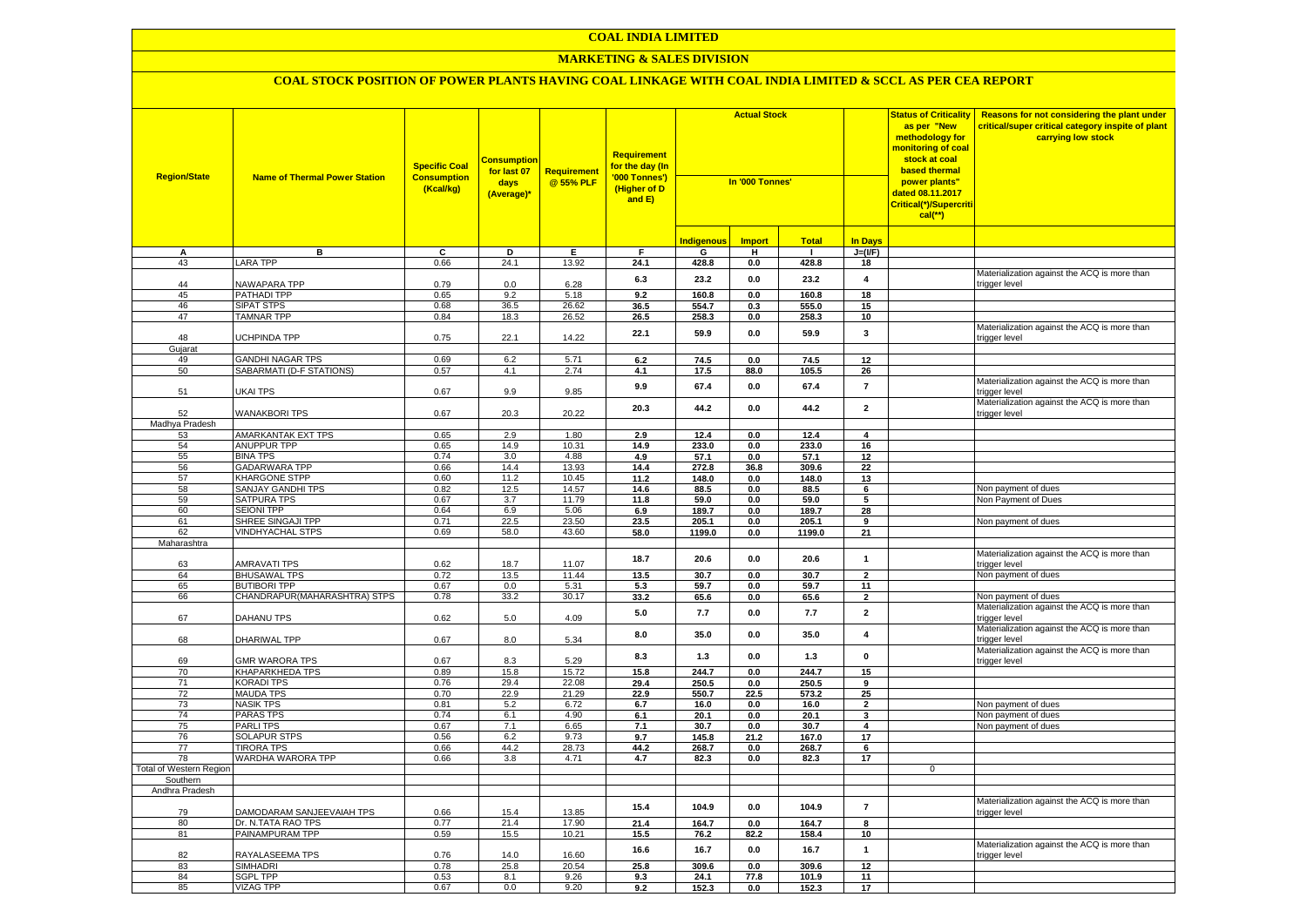### **COAL INDIA LIMITED**

### **MARKETING & SALES DIVISION**

| <b>Region/State</b>                        | <b>Name of Thermal Power Station</b>       | <b>Specific Coal</b><br><b>Consumption</b><br>(Kcal/kg) | <b>Consumption</b><br>for last 07<br>days<br>(Average)* | <b>Requirement</b><br>@ 55% PLF | <b>Requirement</b><br>for the day (In<br>'000 Tonnes')<br>(Higher of D<br>and E) | <b>Actual Stock</b><br>In '000 Tonnes' |                     |                              |                         |             |                                                               |  |  |  |  |  |  |  |  |  |  |  |  |  |  |  |  |  |  |  |  |  |  |  |  |  |  |  |  |  |  |  |  |  |  |  |  |  | <b>Status of Criticality</b><br>as per "New<br>methodology for<br><mark>monitoring of coal</mark><br>stock at coal<br>based thermal<br>power plants"<br>dated 08.11.2017<br>Critical(*)/Supercriti<br>$cal$ (**) | Reasons for not considering the plant under<br>critical/super critical category inspite of plant<br>carrying low stock |
|--------------------------------------------|--------------------------------------------|---------------------------------------------------------|---------------------------------------------------------|---------------------------------|----------------------------------------------------------------------------------|----------------------------------------|---------------------|------------------------------|-------------------------|-------------|---------------------------------------------------------------|--|--|--|--|--|--|--|--|--|--|--|--|--|--|--|--|--|--|--|--|--|--|--|--|--|--|--|--|--|--|--|--|--|--|--|--|--|------------------------------------------------------------------------------------------------------------------------------------------------------------------------------------------------------------------|------------------------------------------------------------------------------------------------------------------------|
|                                            |                                            |                                                         |                                                         |                                 |                                                                                  |                                        |                     |                              |                         |             |                                                               |  |  |  |  |  |  |  |  |  |  |  |  |  |  |  |  |  |  |  |  |  |  |  |  |  |  |  |  |  |  |  |  |  |  |  |  |  |                                                                                                                                                                                                                  |                                                                                                                        |
| А                                          | в                                          | C                                                       | D                                                       | Е.                              | F.                                                                               | <b>Indigenous</b><br>G                 | <b>Import</b><br>н. | <b>Total</b><br>$\mathbf{L}$ | In Days<br>$J=(I/F)$    |             |                                                               |  |  |  |  |  |  |  |  |  |  |  |  |  |  |  |  |  |  |  |  |  |  |  |  |  |  |  |  |  |  |  |  |  |  |  |  |  |                                                                                                                                                                                                                  |                                                                                                                        |
| Karnataka                                  |                                            |                                                         |                                                         |                                 |                                                                                  |                                        |                     |                              |                         |             |                                                               |  |  |  |  |  |  |  |  |  |  |  |  |  |  |  |  |  |  |  |  |  |  |  |  |  |  |  |  |  |  |  |  |  |  |  |  |  |                                                                                                                                                                                                                  |                                                                                                                        |
| 86                                         | <b>BELLARY TPS</b>                         | 0.63                                                    | 9.8                                                     | 14.23                           | 14.2                                                                             | 18.0                                   | 0.0                 | 18.0                         | $\mathbf{1}$            |             | Materialization against the ACQ is more than<br>trigger level |  |  |  |  |  |  |  |  |  |  |  |  |  |  |  |  |  |  |  |  |  |  |  |  |  |  |  |  |  |  |  |  |  |  |  |  |  |                                                                                                                                                                                                                  |                                                                                                                        |
| 87                                         |                                            |                                                         | 19.2                                                    |                                 | 19.9                                                                             | 140.6                                  | 10.7                | 151.3                        | 8                       |             | Materialization against the ACQ is more than                  |  |  |  |  |  |  |  |  |  |  |  |  |  |  |  |  |  |  |  |  |  |  |  |  |  |  |  |  |  |  |  |  |  |  |  |  |  |                                                                                                                                                                                                                  |                                                                                                                        |
| 88                                         | KUDGI STPP<br>RAICHUR TPS                  | 0.63<br>0.66                                            | 20.0                                                    | 19.90<br>14.98                  | 20.0                                                                             | 137.8                                  | 0.0                 | 137.8                        | $\overline{7}$          |             | trigger level                                                 |  |  |  |  |  |  |  |  |  |  |  |  |  |  |  |  |  |  |  |  |  |  |  |  |  |  |  |  |  |  |  |  |  |  |  |  |  |                                                                                                                                                                                                                  |                                                                                                                        |
| 89                                         | YERMARUS TPP                               | 0.62                                                    | 11.3                                                    | 13.09                           | 13.1                                                                             | 40.8                                   | 0.0                 | 40.8                         | 3                       |             | Materialization against the ACQ is more than<br>trigger level |  |  |  |  |  |  |  |  |  |  |  |  |  |  |  |  |  |  |  |  |  |  |  |  |  |  |  |  |  |  |  |  |  |  |  |  |  |                                                                                                                                                                                                                  |                                                                                                                        |
| <b>Tamil Nadu</b>                          |                                            |                                                         |                                                         |                                 |                                                                                  |                                        |                     |                              |                         |             |                                                               |  |  |  |  |  |  |  |  |  |  |  |  |  |  |  |  |  |  |  |  |  |  |  |  |  |  |  |  |  |  |  |  |  |  |  |  |  |                                                                                                                                                                                                                  |                                                                                                                        |
| 90                                         | METTUR TPS                                 | 0.81                                                    | 13.1                                                    | 8.98                            | 13.1                                                                             | 51.5                                   | 0.0                 | 51.5                         | $\overline{\mathbf{4}}$ |             | Materialization against the ACQ is more than<br>rigger level  |  |  |  |  |  |  |  |  |  |  |  |  |  |  |  |  |  |  |  |  |  |  |  |  |  |  |  |  |  |  |  |  |  |  |  |  |  |                                                                                                                                                                                                                  |                                                                                                                        |
| 91                                         | METTUR TPS - II                            | 0.78                                                    | 6.0                                                     | 6.16                            | 6.2                                                                              | 56.5                                   | 0.0                 | 56.5                         | $\overline{9}$          |             |                                                               |  |  |  |  |  |  |  |  |  |  |  |  |  |  |  |  |  |  |  |  |  |  |  |  |  |  |  |  |  |  |  |  |  |  |  |  |  |                                                                                                                                                                                                                  |                                                                                                                        |
| 92                                         | <b>VORTH CHENNAI TPS</b>                   | 0.82                                                    | 21.2                                                    | 19.78                           | 21.2                                                                             | 184.7                                  | 0.0                 | 184.7                        | $\overline{9}$          |             |                                                               |  |  |  |  |  |  |  |  |  |  |  |  |  |  |  |  |  |  |  |  |  |  |  |  |  |  |  |  |  |  |  |  |  |  |  |  |  |                                                                                                                                                                                                                  |                                                                                                                        |
| 93                                         | <b>TUTICORIN TPS</b>                       | 0.96                                                    | 10.6                                                    | 13.31                           | 13.3                                                                             | 259.4                                  | 0.0                 | 259.4                        | 19                      |             |                                                               |  |  |  |  |  |  |  |  |  |  |  |  |  |  |  |  |  |  |  |  |  |  |  |  |  |  |  |  |  |  |  |  |  |  |  |  |  |                                                                                                                                                                                                                  |                                                                                                                        |
| 94                                         | <b>VALLUR TPP</b>                          | 0.72                                                    | 16.1                                                    | 14.26                           | 16.1                                                                             | 68.0                                   | 0.0                 | 68.0                         | 4                       |             | Materialization against the ACQ is more than<br>trigger level |  |  |  |  |  |  |  |  |  |  |  |  |  |  |  |  |  |  |  |  |  |  |  |  |  |  |  |  |  |  |  |  |  |  |  |  |  |                                                                                                                                                                                                                  |                                                                                                                        |
| Telangana                                  |                                            |                                                         |                                                         |                                 |                                                                                  |                                        |                     |                              |                         |             |                                                               |  |  |  |  |  |  |  |  |  |  |  |  |  |  |  |  |  |  |  |  |  |  |  |  |  |  |  |  |  |  |  |  |  |  |  |  |  |                                                                                                                                                                                                                  |                                                                                                                        |
| 95                                         | BHADRADRI TPP                              | 0.69                                                    | 11.3                                                    | 7.37                            | 11.3                                                                             | 53.1                                   | 0.0                 | 53.1                         | 5                       |             | Materialization against the ACQ is more than<br>rigger level  |  |  |  |  |  |  |  |  |  |  |  |  |  |  |  |  |  |  |  |  |  |  |  |  |  |  |  |  |  |  |  |  |  |  |  |  |  |                                                                                                                                                                                                                  |                                                                                                                        |
| 96                                         | KAKATIYA TPS                               | 0.57                                                    | 10.1                                                    | 8.33                            | 10.1                                                                             | 259.0                                  | 0.0                 | 259.0                        | 26                      |             |                                                               |  |  |  |  |  |  |  |  |  |  |  |  |  |  |  |  |  |  |  |  |  |  |  |  |  |  |  |  |  |  |  |  |  |  |  |  |  |                                                                                                                                                                                                                  |                                                                                                                        |
| 97                                         | KOTHAGUDEM TPS (NEW)                       | 0.64                                                    | 8.4                                                     | 8.46                            | 8.5                                                                              | 120.6                                  | 0.0                 | 120.6                        | 14                      |             |                                                               |  |  |  |  |  |  |  |  |  |  |  |  |  |  |  |  |  |  |  |  |  |  |  |  |  |  |  |  |  |  |  |  |  |  |  |  |  |                                                                                                                                                                                                                  |                                                                                                                        |
| 98                                         | KOTHAGUDEM TPS (STAGE-7)                   | 0.50                                                    | 4.3                                                     | 5.23                            | 5.2                                                                              | 143.1                                  | 0.0                 | 143.1                        | 27                      |             |                                                               |  |  |  |  |  |  |  |  |  |  |  |  |  |  |  |  |  |  |  |  |  |  |  |  |  |  |  |  |  |  |  |  |  |  |  |  |  |                                                                                                                                                                                                                  |                                                                                                                        |
| 99                                         | <b>RAMAGUNDEM STPS</b>                     | 0.62                                                    | 25.3                                                    | 21.33                           | 25.3                                                                             | 459.4                                  | 0.0                 | 459.4                        | 18                      |             |                                                               |  |  |  |  |  |  |  |  |  |  |  |  |  |  |  |  |  |  |  |  |  |  |  |  |  |  |  |  |  |  |  |  |  |  |  |  |  |                                                                                                                                                                                                                  |                                                                                                                        |
| 100                                        | RAMAGUNDEM-B TPS                           | 0.77                                                    | 0.1                                                     | 0.64                            | 0.6                                                                              | 13.9                                   | 0.0                 | 13.9                         | 22                      |             |                                                               |  |  |  |  |  |  |  |  |  |  |  |  |  |  |  |  |  |  |  |  |  |  |  |  |  |  |  |  |  |  |  |  |  |  |  |  |  |                                                                                                                                                                                                                  |                                                                                                                        |
| 101                                        | SINGARENI TPP                              | 0.58                                                    | 15.9                                                    | 9.12                            | 15.9                                                                             | 112.3                                  | 0.0                 | 112.3                        | $\overline{7}$          |             |                                                               |  |  |  |  |  |  |  |  |  |  |  |  |  |  |  |  |  |  |  |  |  |  |  |  |  |  |  |  |  |  |  |  |  |  |  |  |  |                                                                                                                                                                                                                  |                                                                                                                        |
| <b>Total of Southern Region</b><br>Eastern |                                            |                                                         |                                                         |                                 |                                                                                  |                                        |                     |                              |                         | $\mathbf 0$ |                                                               |  |  |  |  |  |  |  |  |  |  |  |  |  |  |  |  |  |  |  |  |  |  |  |  |  |  |  |  |  |  |  |  |  |  |  |  |  |                                                                                                                                                                                                                  |                                                                                                                        |
| Bihar                                      |                                            |                                                         |                                                         |                                 |                                                                                  |                                        |                     |                              |                         |             |                                                               |  |  |  |  |  |  |  |  |  |  |  |  |  |  |  |  |  |  |  |  |  |  |  |  |  |  |  |  |  |  |  |  |  |  |  |  |  |                                                                                                                                                                                                                  |                                                                                                                        |
| 102                                        | <b>BARAUNI TPS</b>                         | 0.63                                                    | 5.3                                                     | 5.90                            | 5.9                                                                              | 73.5                                   | 0.0                 | 73.5                         | 12                      |             |                                                               |  |  |  |  |  |  |  |  |  |  |  |  |  |  |  |  |  |  |  |  |  |  |  |  |  |  |  |  |  |  |  |  |  |  |  |  |  |                                                                                                                                                                                                                  |                                                                                                                        |
| 103                                        | <b>BARHI</b>                               | 0.67                                                    | 6.9                                                     | 5.84                            | 6.9                                                                              | 90.8                                   | 0.0                 | 90.8                         | 13                      |             |                                                               |  |  |  |  |  |  |  |  |  |  |  |  |  |  |  |  |  |  |  |  |  |  |  |  |  |  |  |  |  |  |  |  |  |  |  |  |  |                                                                                                                                                                                                                  |                                                                                                                        |
| 104                                        | <b>BARH II</b>                             | 0.67                                                    | 13.9                                                    | 11.67                           | 13.9                                                                             | 181.6                                  | 0.0                 | 181.6                        | 13                      |             |                                                               |  |  |  |  |  |  |  |  |  |  |  |  |  |  |  |  |  |  |  |  |  |  |  |  |  |  |  |  |  |  |  |  |  |  |  |  |  |                                                                                                                                                                                                                  |                                                                                                                        |
| 105                                        | KAHALGAON TPS                              | 0.80                                                    | 29.9                                                    | 24.62                           | 29.9                                                                             | 101.3                                  | 0.0                 | 101.3                        | 3                       |             | Materialization against the ACQ is more than<br>trigger level |  |  |  |  |  |  |  |  |  |  |  |  |  |  |  |  |  |  |  |  |  |  |  |  |  |  |  |  |  |  |  |  |  |  |  |  |  |                                                                                                                                                                                                                  |                                                                                                                        |
| 106                                        | MUZAFFARPUR TPS                            | 0.77                                                    | 4.6                                                     | 6.18                            | 6.2                                                                              | 49.5                                   | 0.0                 | 49.5                         | 8                       |             | Materialization against the ACQ is more than<br>trigger level |  |  |  |  |  |  |  |  |  |  |  |  |  |  |  |  |  |  |  |  |  |  |  |  |  |  |  |  |  |  |  |  |  |  |  |  |  |                                                                                                                                                                                                                  |                                                                                                                        |
| 107                                        | <b>NABINAGAR STPP</b>                      | 0.58                                                    | 14.6                                                    | 10.14                           | 14.6                                                                             | 281.8                                  | 0.0                 | 281.8                        | 19                      |             |                                                               |  |  |  |  |  |  |  |  |  |  |  |  |  |  |  |  |  |  |  |  |  |  |  |  |  |  |  |  |  |  |  |  |  |  |  |  |  |                                                                                                                                                                                                                  |                                                                                                                        |
| 108                                        | NABINAGAR TPP                              | 0.69                                                    | 13.4                                                    | 9.06                            | 13.4                                                                             | 55.6                                   | 0.0                 | 55.6                         | $\overline{\mathbf{4}}$ |             | Materialization against the ACQ is more than<br>rigger level  |  |  |  |  |  |  |  |  |  |  |  |  |  |  |  |  |  |  |  |  |  |  |  |  |  |  |  |  |  |  |  |  |  |  |  |  |  |                                                                                                                                                                                                                  |                                                                                                                        |
| Jharkhand<br>109                           | BOKARO TPS 'A' EXP                         | 0.57                                                    | 2.9                                                     | 3.78                            | 3.8                                                                              | 135.7                                  | 0.0                 | 135.7                        | 36                      |             |                                                               |  |  |  |  |  |  |  |  |  |  |  |  |  |  |  |  |  |  |  |  |  |  |  |  |  |  |  |  |  |  |  |  |  |  |  |  |  |                                                                                                                                                                                                                  |                                                                                                                        |
| 110                                        | CHANDRAPURA(DVC) TPS                       | 0.61                                                    | $7.0$                                                   | 4.06                            | 7.0                                                                              | 97.1                                   | 0.0                 | 97.1                         | 14                      |             |                                                               |  |  |  |  |  |  |  |  |  |  |  |  |  |  |  |  |  |  |  |  |  |  |  |  |  |  |  |  |  |  |  |  |  |  |  |  |  |                                                                                                                                                                                                                  |                                                                                                                        |
| 111                                        | <b>JOJOBERA TPS</b>                        | 0.69                                                    | 2.7                                                     | 2.18                            | 2.7                                                                              | 83.0                                   | 0.0                 | 83.0                         | 30                      |             |                                                               |  |  |  |  |  |  |  |  |  |  |  |  |  |  |  |  |  |  |  |  |  |  |  |  |  |  |  |  |  |  |  |  |  |  |  |  |  |                                                                                                                                                                                                                  |                                                                                                                        |
| 112                                        | KODARMA TPP                                | 0.62                                                    | 10.6                                                    | 8.23                            | 10.6                                                                             | 97.4                                   | 0.0                 | 97.4                         | 9                       |             |                                                               |  |  |  |  |  |  |  |  |  |  |  |  |  |  |  |  |  |  |  |  |  |  |  |  |  |  |  |  |  |  |  |  |  |  |  |  |  |                                                                                                                                                                                                                  |                                                                                                                        |
| 113                                        | <b>MAHADEV PRASAD STPP</b>                 | 0.70                                                    | 7.1                                                     | 5.01                            | 7.1                                                                              | 1.6                                    | 0.0                 | 1.6                          | 0                       |             | Materialization against the ACQ is more than<br>trigger level |  |  |  |  |  |  |  |  |  |  |  |  |  |  |  |  |  |  |  |  |  |  |  |  |  |  |  |  |  |  |  |  |  |  |  |  |  |                                                                                                                                                                                                                  |                                                                                                                        |
| 114                                        | <b>MAITHON RB TPP</b>                      | 0.64                                                    | 11.0                                                    | 8.89                            | 11.0                                                                             | 217.3                                  | 0.0                 | 217.3                        | 20                      |             |                                                               |  |  |  |  |  |  |  |  |  |  |  |  |  |  |  |  |  |  |  |  |  |  |  |  |  |  |  |  |  |  |  |  |  |  |  |  |  |                                                                                                                                                                                                                  |                                                                                                                        |
| 115                                        | <b>TENUGHAT TPS</b>                        | 0.75                                                    | 5.6                                                     | 4.16                            | 5.6                                                                              | 16.1                                   | 0.0                 | 16.1                         | 3                       |             | Non payment of dues                                           |  |  |  |  |  |  |  |  |  |  |  |  |  |  |  |  |  |  |  |  |  |  |  |  |  |  |  |  |  |  |  |  |  |  |  |  |  |                                                                                                                                                                                                                  |                                                                                                                        |
| Odisha                                     |                                            |                                                         |                                                         |                                 |                                                                                  |                                        |                     |                              |                         |             |                                                               |  |  |  |  |  |  |  |  |  |  |  |  |  |  |  |  |  |  |  |  |  |  |  |  |  |  |  |  |  |  |  |  |  |  |  |  |  |                                                                                                                                                                                                                  |                                                                                                                        |
| 116<br>117                                 | <b>DARLIPALI STPS</b><br><b>DERANG TPP</b> | 0.71<br>0.70                                            | 16.6<br>17.7                                            | 14.95<br>11.10                  | 16.6                                                                             | 498.1                                  | 0.0                 | 498.1                        | 30<br>43                |             |                                                               |  |  |  |  |  |  |  |  |  |  |  |  |  |  |  |  |  |  |  |  |  |  |  |  |  |  |  |  |  |  |  |  |  |  |  |  |  |                                                                                                                                                                                                                  |                                                                                                                        |
| 118                                        | <b>IB VALLEY TPS</b>                       | 0.83                                                    | 23.4                                                    | 19.16                           | 17.7<br>23.4                                                                     | 769.5<br>390.0                         | 0.0<br>0.0          | 769.5<br>390.0               | 17                      |             |                                                               |  |  |  |  |  |  |  |  |  |  |  |  |  |  |  |  |  |  |  |  |  |  |  |  |  |  |  |  |  |  |  |  |  |  |  |  |  |                                                                                                                                                                                                                  |                                                                                                                        |
| 119                                        | KAMALANGA TPS                              | 0.72                                                    | 8.1                                                     | 10.02                           | 10.0                                                                             | 14.5                                   | 0.0                 | 14.5                         | $\mathbf{1}$            |             | Materialization against the ACQ is more than<br>rigger level  |  |  |  |  |  |  |  |  |  |  |  |  |  |  |  |  |  |  |  |  |  |  |  |  |  |  |  |  |  |  |  |  |  |  |  |  |  |                                                                                                                                                                                                                  |                                                                                                                        |
| 120                                        | <b>/EDANTA TPP</b>                         | 0.76                                                    | 6.0                                                     | 6.02                            | 6.0                                                                              | 0.0                                    | 0.0                 | $0.0\,$                      | $\mathbf 0$             |             | Materialization against the ACQ is more than<br>trigger level |  |  |  |  |  |  |  |  |  |  |  |  |  |  |  |  |  |  |  |  |  |  |  |  |  |  |  |  |  |  |  |  |  |  |  |  |  |                                                                                                                                                                                                                  |                                                                                                                        |
| 121                                        | TALCHER STPS                               | 0.79                                                    | 39.5                                                    | 31.43                           | 39.5                                                                             | 757.8                                  | 11.5                | 769.3                        | 19                      |             |                                                               |  |  |  |  |  |  |  |  |  |  |  |  |  |  |  |  |  |  |  |  |  |  |  |  |  |  |  |  |  |  |  |  |  |  |  |  |  |                                                                                                                                                                                                                  |                                                                                                                        |
| West Bengal                                |                                            |                                                         |                                                         |                                 |                                                                                  |                                        |                     |                              |                         |             |                                                               |  |  |  |  |  |  |  |  |  |  |  |  |  |  |  |  |  |  |  |  |  |  |  |  |  |  |  |  |  |  |  |  |  |  |  |  |  |                                                                                                                                                                                                                  |                                                                                                                        |
| 122                                        | <b>BAKRESWAR TPS</b>                       | 0.62                                                    | 15.2                                                    | 8.61                            | 15.2                                                                             | 115.4                                  | 0.0                 | 115.4                        | 8<br>$\overline{ }$     |             |                                                               |  |  |  |  |  |  |  |  |  |  |  |  |  |  |  |  |  |  |  |  |  |  |  |  |  |  |  |  |  |  |  |  |  |  |  |  |  |                                                                                                                                                                                                                  |                                                                                                                        |
| 123                                        | <b>BANDEL TPS</b>                          | 0.78                                                    | 1.6                                                     | 3.39                            | 3.4                                                                              | 22.4                                   | 0.0                 | 22.4                         |                         |             | Non payment of dues                                           |  |  |  |  |  |  |  |  |  |  |  |  |  |  |  |  |  |  |  |  |  |  |  |  |  |  |  |  |  |  |  |  |  |  |  |  |  |                                                                                                                                                                                                                  |                                                                                                                        |